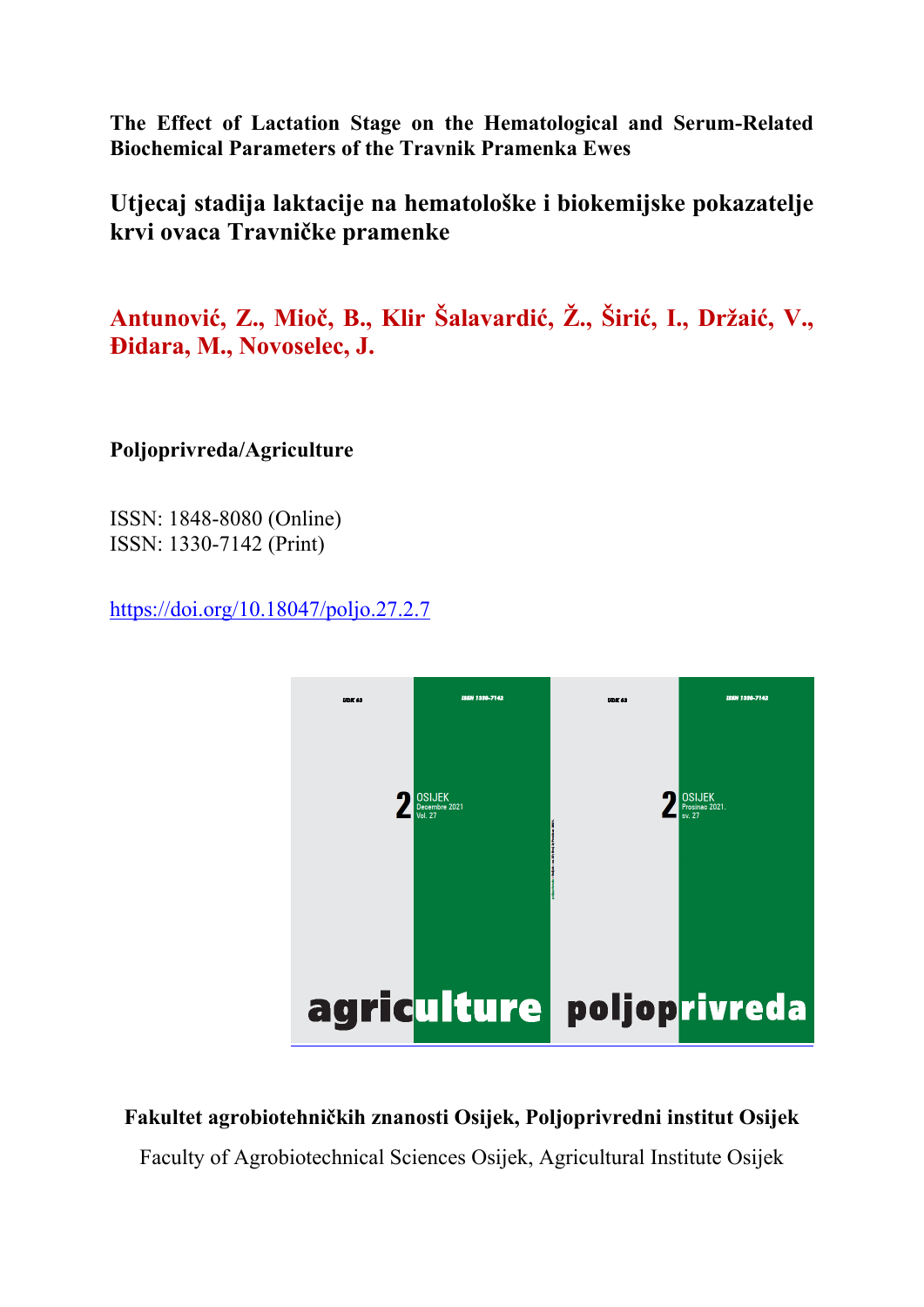# **THE EFFECT OF LACTATION STAGE ON THE HEMATOLOGICAL AND SERUM-RELATED BIOCHEMICAL PARAMETERS OF THE TRAVNIK PRAMENKA EWES**

Antunović, Z.<sup>(1)</sup>, Mioč, B.<sup>(2)</sup>, Klir Šalavardić, Ž.<sup>(1)</sup>, Širić, I.<sup>(2)</sup>, Držaić, V.<sup>(2)</sup>, Đidara, M.<sup>(1)</sup>, Novoselec, J.<sup>(1)</sup>

Original scientific paper *Izvorni znanstveni članak*

#### **SUMMARY**

*The aim of the present research was to determine the hematological and biochemical parameters of the Travnik pramenka ewes during lactation. Thirty-six ewes in average age of 3-5 years were included in the research. They were monitored in three stages of lactation: early, medium, and late stage. The WBC and RBC, HGB concentration, HCT and MCH values increased significantly as lactation progressed, while significant decrease of MCV and MCHC was determined in blood. HCT was slightly higher in the early compared to late stage, and the MCH in the medium compared to the late stage of lactation. A significant increase in the concentrations of Ca, P, Mg, Na and Cl, as well as a decrease of the Fe concentration was determined. As lactation progressed, the concentrations of urea, total proteins, albumin, globulin and BHB increased, as well as ALT activity. Contrary, concentrations of glucose and NEFA decreased, as well as GGT activity. Obtained results may help in monitoring the health and nutritional status of Travnik pramenka ewes. The effect of lactation stage needs to be included in the model when preparing the reference values for the blood parameters of Travnik pramenka ewes, particularly for RBC profiles, energy, and protein metabolites as well as liver enzymes.*

*Keywords: hematological parameters, biochemical parameters, stage of lactation, Travnik pramenka ewes* 

# **INTRODUCTION**

The knowledge about normal blood values of different animals is of an academic as well as of a practical importance for clinical and experimental interpretations (Antunović et al., 2013 and 2017b). The determination and acquisition of knowledge for interpretation of hematological and biochemical parameters is very important for monitoring the metabolism and the health status of ewes (Kramer, 2000; Antunović et al., 2017a and b). The importance of hematalogical parameters lies in the fact that it allows the tracking of possible anomalies of hematocrit, erythrocyte morphology, or the alterations in the total or differential blood cell count (Kramer, 2000). Piccione et al. (2009) observed that, during lactation, the mammary gland secretory cells utilized 80% of the blood circulating metabolites aimed for milk synthesis, depending on the speed of infiltration of the free amino acids, glucose, fatty acids and other constituents. A strong reduction of lipogenesis and an increased concentration

of fatty acids, which are supported by a norepinephrine and epinephrine stimulation, induce the increase in lipase activity in the mammary gland, providing the supstrate for milk synthesis (Nazifi et al., 2002). In early lactation, energy intake is below the animals needs, indicating a negative energy balance, which mobilizes the body reserves (Antunović et al., 2017a). The mobilization of body reserves firstly activates the body fat reserves and induces changes in the non-esterified fatty acids (NEFA) and β-hydroxybutyrate (BHB) concentrations in the blood serum (van Knegsel et al., 2007), as well as in some other serum constituents (insulin and glucose). LeBlanc (2010) concluded that the elevated serum NEFA

*<sup>(1)</sup> Prof. Dr. Zvonko Antunović, Asst. Prof. Željka Klir Šalavardić (zklir@ fazos.hr), Assoc. Prof. Mislav Đidara, Assoc. Prof. Josip Novoselec – Josip Juraj Strossmayer University of Osijek, Faculty of Agrobiotechnical Sciences Osijek, Vladimira Preloga 1, 31000 Osijek, Croatia, (2) Prof. Dr. Boro Mioč, Asst. Prof. Ivan Širić, Valentino Držaić Ph. D. – University of Zagreb, Faculty of Agriculture, Svetošimunska cesta 25, 10000 Zagreb, Croatia*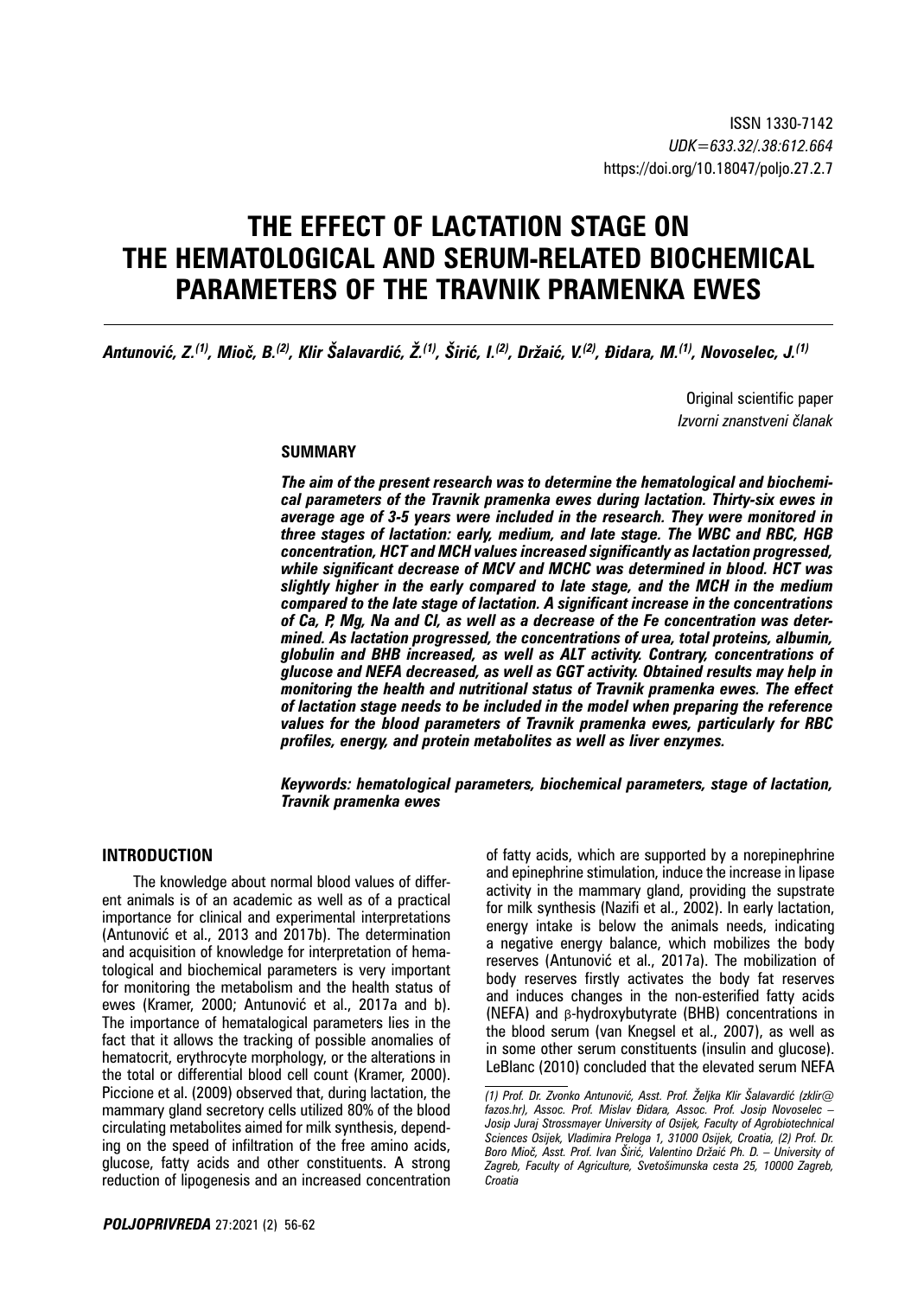concentrations indicate a higher fat mobilisation rate, while an elevated BHB indicates the copleteness of lipid oxidation.

The sheep are well adapted to broad ranges of environment and physiological factors. The Travnik (Vlašićka, Dubska) pramenka has been bred in the western part of the Republic of Croatia since 1990, although the breed originates from Bosnia and Herzegovina. The Croatian breeders of the Travnik pramenka, in addition to the production of lambs (meat), produce the significant amounts of milk (around 70 to 130 L in lactation), which is most often processed into cheese. The Travnik pramenka is mostly reared extensively or semi-intensively, whereby almost the only feed for sheep is pasture (Novoselec et al., 2020). The hematological and serumrelated biochemical parameters of the Travnik pramenka were previously determined in Bosnia and Herzegovina (Hrković Porobija et al., 2019). According to Al-Hassan (2018), the metabolic profiles are used to evaluate an animal's health and to diagnose the metabolic diseases and nutritional status. However, comprehensive research in hematological and biochemical parameters of the Travnik pramenka ewes during lactation, as well as the hematological and serum-related biochemical parameters included in investigation of ewes, are missing. Thus, the aim of the present research is to determine the hematological and serum-related biochemical parameters in the Travnik pramenka ewes during different stages of lactation.

# **MATERIALS AND METHODS**

The analyses of hematological and serum-related biochemical parameters were performed with regard to the Travnik pramenka ewes ( $n = 36$ ) in age from three to five years, kept in an extensive production system in a herd numbering 1,000 sheep. They were monitored in different lactation stages: early (40  $\pm$  5 days of lactation), medium (80  $\pm$  5 days of lactation), and late (120  $\pm$  5 days of lactation). The ewes used in the study were healthy and in a good physical condition. The ewes were grazing extensive pastures all day and returned to a stall afterwards to be fed with hay (*ad libitum*). Salt and water were offered to all ewes *ad libitum*.

The present research was carried out in the year 2019, when the examined ewes were in the third lactation and had single lambs in the litters. The family farm was in Velika Peratovica (in Croatia, 45°45'25"N, 17°14'51"E). In this Croatian region, the mean monthly temperature from May to July 2019 amounted to 19 °C, while the mean monthly rainfall was 113 mm.

In Table 1, the feed composition is presented, determined by the standard methods (AOAC, 2006). The Kjeldahl method was used to determine the crude protein content of feed samples, while the Universal Extractions System B-811 (Buchi, Switzerland) was used to determine the ether extract. Ash was determined by incinerating the feed samples at 550°C for six hours. The amylase-treated neutral detergent fiber (NDF) was measured according to the EN ISO 1647:2006, while the acid detergent fiber (ADF) was measured according to the EN ISO 13906. Metabolizable and digestible feed energy for ewes was determined according to the DLG (1993). Mineral concentrations in the solutions of digested plant samples were determined by an inductively coupled plasma (ICP, PerkinElmer Optima 2100 DV).

#### **Table 1. Chemical composition of pasture in diets of investigated ewes (mg/kg DM)**

*Tablica 1. Kemijski sastav pašnjaka na kojem su ovce napasane (mg/kg ST)*

| Parameters (g/kg DM) / Pokazatelj (g/kg ST)              | Green forage / Biljna masa |                |          |  |  |  |  |
|----------------------------------------------------------|----------------------------|----------------|----------|--|--|--|--|
|                                                          | 1                          | $\overline{c}$ | 3        |  |  |  |  |
| Crude proteins / Sirove bjelančevine                     | 155.3                      | 193.4          | 241.8    |  |  |  |  |
| Crude fiber / Sirova vlakna                              | 178.2                      | 182.8          | 150.5    |  |  |  |  |
| Crude ash / Sirovi pepeo                                 | 89.4                       | 87.4           | 84.3     |  |  |  |  |
| Ether extract / Ekstrakt etera                           | 25.4                       | 27.8           | 26.1     |  |  |  |  |
| NDF, %                                                   | 45.58                      | 35.94          | 49.50    |  |  |  |  |
| ADF, %                                                   | 25.92                      | 24.03          | 24.11    |  |  |  |  |
| DE, MJ kg <sup>-1</sup> DM                               | 2.29                       | 2.41           | 2.13     |  |  |  |  |
| ME, MJ kg <sup>-1</sup> DM                               | 2.01                       | 2.10           | 1.84     |  |  |  |  |
| Mineral content (mg/kg DM) / Sadržaj minerala (mg/kg ST) |                            |                |          |  |  |  |  |
| Ca                                                       | 8870.84                    | 7261.10        | 6986.36  |  |  |  |  |
| Mg                                                       | 3395.83                    | 1869.26        | 2755.74  |  |  |  |  |
| К                                                        | 44769.84                   | 39178.03       | 49822.06 |  |  |  |  |
| P                                                        | 5748                       | 5857           | 5100     |  |  |  |  |
| Na                                                       | 104.36                     | 40.96          | 205.55   |  |  |  |  |
| Fe                                                       | 226.60                     | 207.90         | 274.30   |  |  |  |  |
| Se                                                       | 0.052                      | 0.047          | 0.066    |  |  |  |  |

DM – dry matter / *ST – suha tvar*; NDF – neutral detergent fiber / *NDF – neutralna deterdžentna vlakna*; ADF – acid detergent fiber / *ADF – kisela deterdžentna vlakna;* DE – digestible energy / *probavljiva energija;* ME – metabolisable energy / *metabolička energija*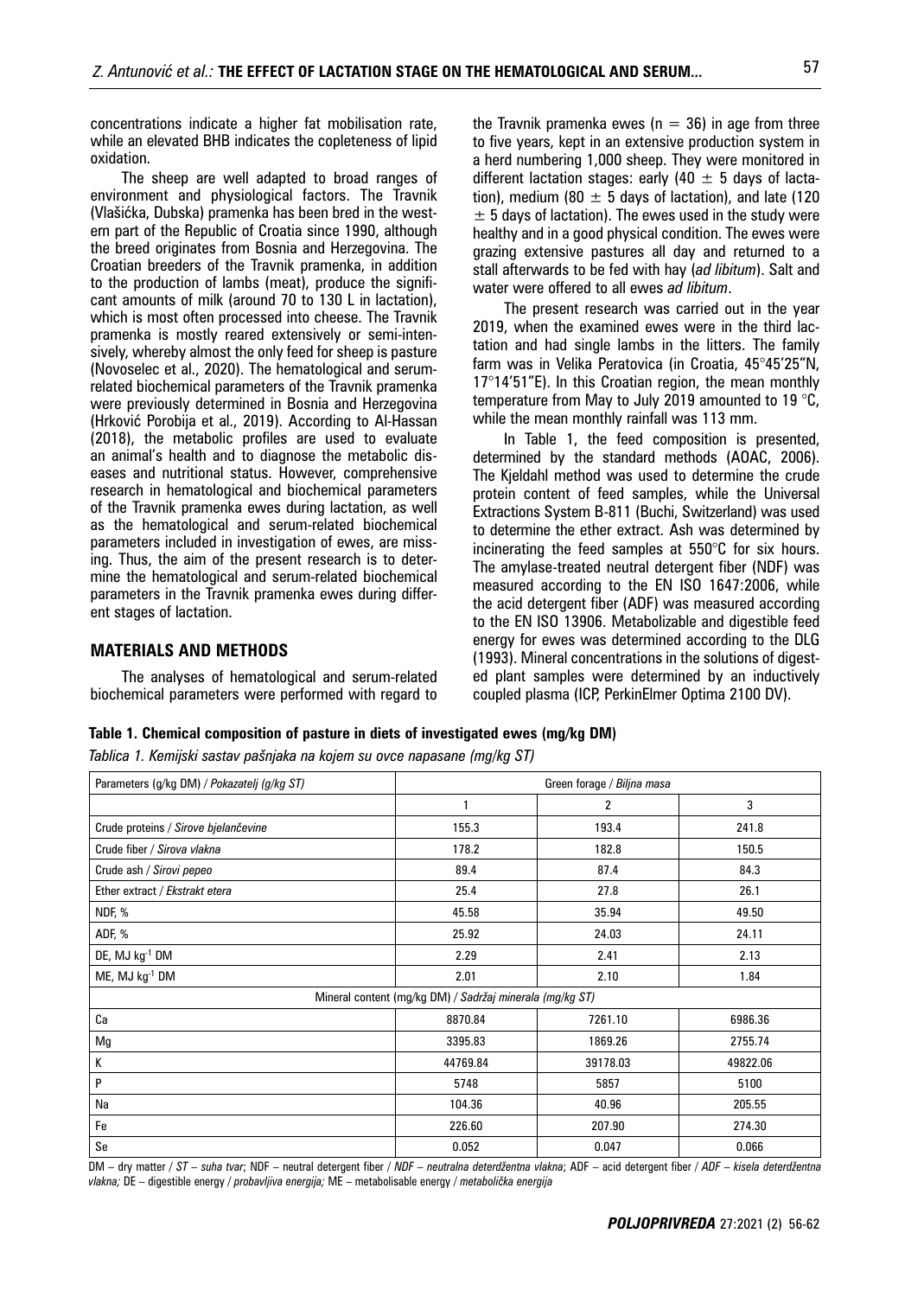Each ewe sample was obtained in each of the three lactation stages, always prior to grazing. The blood samples for a hematology analysis were taken from the jugular vein (10 mL) into two vacuum tubes (*Venoject®*, Sterile Terumo Europe, Leuven, Belgium) containing an anticoagulant (EDTA). The determination of hematological parameters, like the white blood cell (WBC) count, red blood cell (RBC) count, hemoglobin (HGB) concentration, hematocrit (HCT) value, mean corpuscular volume (MCV), mean cell hemoglobin (MCH), mean cell hemoglobin concentration (MCHC) and platelet (PLT) count, was measured in the whole blood of the investigated ewes. The hematological parameters were measured by an automatic three differential hematology analyzer (*PocH-100iV*, Sysmex Europe GmbH, Hamburg, Germany). The Pappenheim method was used to determine a differential blood cell count by microscope, using the colored blood smears.

The blood samples for the determination of serumrelated biochemical values were collected in the vacuum tubes (*Venoject®*, Sterile Terumo Europe, Leuven, Belgium) and were centrifuged at 1609.92 *g* within 10 minutes subsequent to the sampling to obtain the serum samples. The concentrations of minerals (Ca, P-inorganic, K, Na, Mg, chloride, and Fe) were determined in serum. Likewise, the concentration of total proteins, albumin, urea, glucose, cholesterol, high-density lipoprotein (HDL), low-density lipoprotein (LDL), triglycerides (TGC), lactate, beta-hydroxybutirate (BHB) and nonesterified fatty acids (NEFA). The enzyme activities were determined in the serum, like aspartate aminotransferase (AST), alanine aminotransferase (ALT), alkaline phosphatase (ALP), γ-glutamyl transferase (GGT) and creatine kinase (CK), by the usage of Olympus System reagents (Olympus Diagnostic GmbH, Lismeehan, Ireland). The globulin content was calculated from the total protein and albumin difference. The *Ransel®* kit (Randox,

UK) was used to determine the activity of glutathione peroxidase (GPx), while the activity of total superoxide dismutase (SOD) in serum was determined using the *Ransod®* kit (Randox, UK). All biochemical parameters and enzyme activities were carried out on an automatic *Olympus AU 400* (Olympus, Japan).

The present study was carried out under the legal provisions according to the Animal Protection Act (Republic of Croatia's *Official Gazette* No. 133 [2006], No. 37 [2013], and No. 125 [2013]) as approved by Committee for Animal Welfare of Faculty of Agrobiotechnical Sciences Osijek

The results were treated by the MEANS procedure, while the effect of the lactation stage was analyzed by the GLM procedure, processed by the SAS 9.4®. The means were compared by the Tukey's test, and the differences between the groups were declared significant at  $P < 0.05$ .

### **RESULTS AND DISCUSSION**

The values of hematological parameters of the Travnik pramenka ewes during lactation were within the reference values (Kramer, 2000; Antunović et al., 2011). In the present study, a reduction of WBC at the earliest stage of lactation was determined (Table 2). These changes may be attributed to an increase in the cortisol level (as a result of an increased milk yield), which is probably responsible for the impairment of the cellular immune response (Caroprese et al., 2012). An opposite trend for the WBC in the ewes' blood was determined by Antunović et al. (2017b). Nozad et al. (2014) determined the statistical differences in the monthly values of hematological parameters (hemoglobin, erythrocyte, and leucocytes) in the Holstein dairy cows, which were within the normal range and could not be a consequence of infectious disorders.

| Table 2. Hematological parameters and differential blood cell count of ewes in different lactation stages |  |  |  |  |  |
|-----------------------------------------------------------------------------------------------------------|--|--|--|--|--|
|-----------------------------------------------------------------------------------------------------------|--|--|--|--|--|

*Tablica 2. Hematološki pokazatelji i distribucija leukocita u ovaca tijekom različitih stadija laktacije*

|                                                                    | Early / Rani        | Medium / Srednji    | Late / <i>Kasni</i> | <b>SEM</b> | P-value / P-vrijednost |  |
|--------------------------------------------------------------------|---------------------|---------------------|---------------------|------------|------------------------|--|
| WBC ( $\times$ 10 <sup>9</sup> L)                                  | 6.28a               | 9.13 <sup>b</sup>   | 8.97 <sup>b</sup>   | 0.293      | < 0.001                |  |
| RBC ( $\times$ 10 <sup>12</sup> L)                                 | 8.84 <sup>a</sup>   | 9.97 <sup>b</sup>   | 9.85 <sup>b</sup>   | 0.124      | < 0.001                |  |
| HGB (q/L)                                                          | 98.15 <sup>a</sup>  | 111.95 <sup>b</sup> | 114.61 <sup>b</sup> | 1.525      | < 0.001                |  |
| HCT (L/L)                                                          | 0.37 <sup>a</sup>   | 0.41 <sup>b</sup>   | 0.39 <sup>ab</sup>  | 0.006      | 0.021                  |  |
| MCV (fL)                                                           | 41.32 <sup>a</sup>  | 40.28 <sup>ab</sup> | 39.46 <sup>b</sup>  | 0.231      | 0.004                  |  |
| MCH(pq)                                                            | 11.08 <sup>a</sup>  | 11.24a              | 11.66 <sup>b</sup>  | 0.065      | < 0.001                |  |
| $MCHC$ ( $q/L$ )                                                   | 270.10 <sup>a</sup> | 280.47 <sup>a</sup> | 296.29 <sup>b</sup> | 2.761      | < 0.001                |  |
| PLT ( $\times$ 10 <sup>9</sup> L)                                  | 418.59              | 441.76              | 402.94              | 16.506     | 0.641                  |  |
| Differential blood cell count (%) / Diferencijalna krvna slika (%) |                     |                     |                     |            |                        |  |
| Lymphocytes / Limfociti                                            | 61.92 <sup>a</sup>  | $53.05^{b}$         | 53.77 <sup>b</sup>  | 1.165      | 0.001                  |  |
| Neutrophyls / Neutrofili                                           | 34.49               | 37.68               | 33.39               | 1.118      | 0.270                  |  |
| Monocytes / Monociti                                               | 0.256               | 0.447               | 0.226               | 0.079      | 0.470                  |  |
| Eosinophils / Eozinofili                                           | $3.10^{a}$          | 8.76 <sup>a</sup>   | 12.35 <sup>c</sup>  | 0.686      | < 0.001                |  |
| Basophils / Bazofili                                               | 0.231               | 0.053               | 0.258               | 0.041      | 0.084                  |  |

SEM – standard error of mean / *SEM – standardna pogreška srednje vrijednosti*; a, b, c – values in rows with different letters differ significantly (P<0.05) / *a, b, c – vrijednosti u redovima s različitim slovima značajno se razlikuju (P<0,05);* WBC – number of leukocytes / *WBC – broj leukocita*, RBC – erythrocytes / *RBC – broj eritrocita*, HGB – hemoglobin / *HGB – hemoglobin*, HCT – hematocrit / *HCT – hematokrit*, MCV – mean corpuscular volume / *MCV – prosječni volumen eritrocita*, MCH – average hemoglobin content in erythrocytes / *MCH – prosječna masa hemoglobina u eritrocitu*, MCHC – mean hemoglobin concentration in erythrocytes / MCHC – *prosječna koncentracija hemoglobina u krvi,* PLT – platelet count / *PLT – broj trombocita*.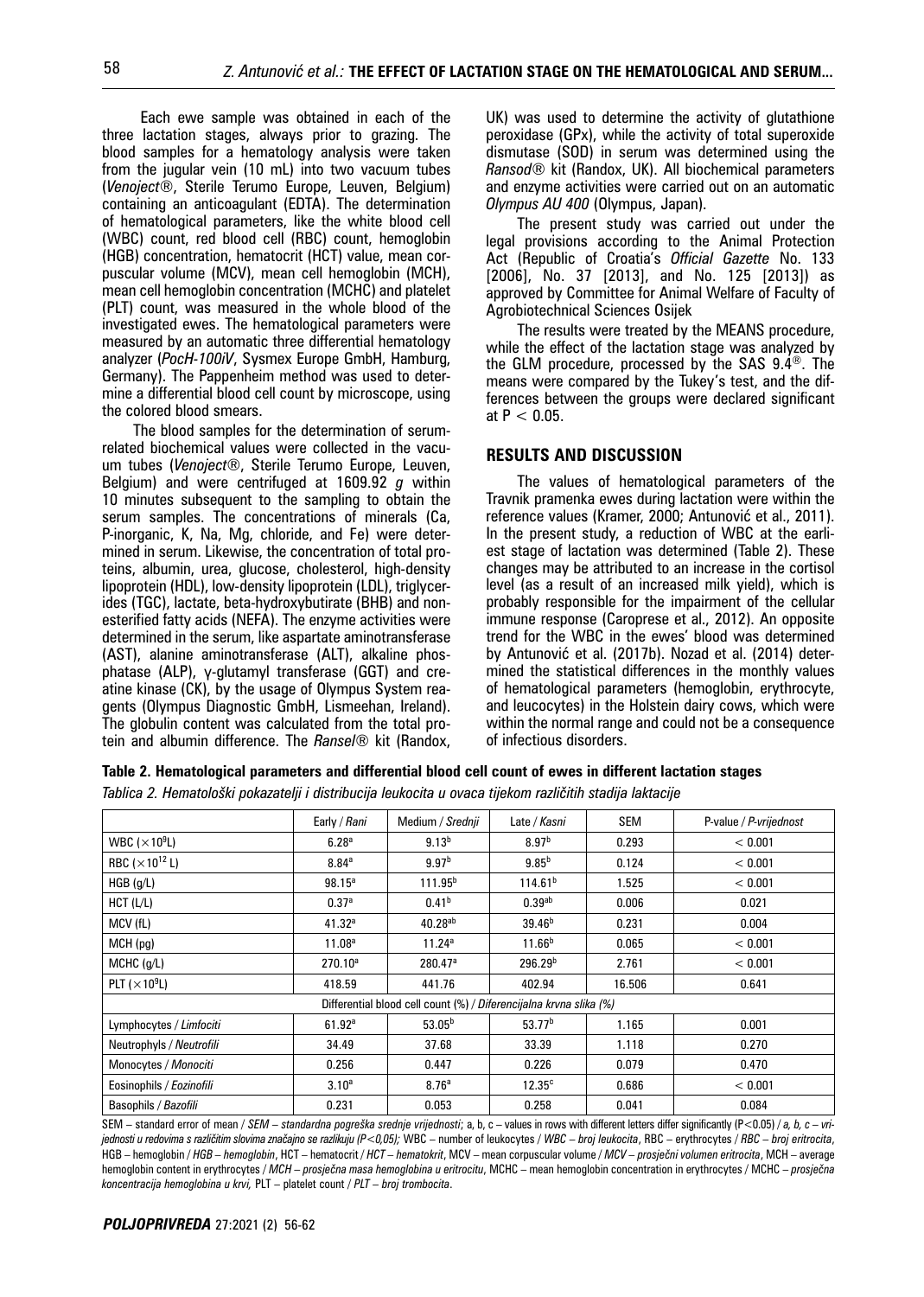This indicated an increased load of the ewes' organism during lactation period, which is reflected in the changes of hematological parameters. A differential blood cell count is very important because the changes in individual white cell types may occur simultaneously, leaving a total WBC count unchanged. Lactation is a very stressful period for an animal and the major contributor in various physiological variations (Kim et al., 2020). In the studies of Tsigai ewes in the first third of lactation, Antunović et al. (2011) have not detected significant differences in hematological parameters during the progress of lactation. Kim et al. (2020) suggested that a particular attention should be devoted to the hematological parameters such as the HGB, HCT, and RBC, which has demonstrated significant differences in various lactation stages of the Holstein cows.

| Indicator, mmol/L /<br>Indikator, mmol/L | Early / Rani      | Medium / Srednji   | Late / Kasni        | <b>SEM</b> | P-value / P-vrijednost |
|------------------------------------------|-------------------|--------------------|---------------------|------------|------------------------|
| Сa                                       | 2.25 <sup>a</sup> | 2.72 <sup>b</sup>  | 2.62 <sup>b</sup>   | 0.027      | < 0.001                |
|                                          | 1.18 <sup>a</sup> | 1.81a              | 2.08 <sup>b</sup>   | 0.038      | < 0.001                |
| Na                                       | $126.82^a$        | $130.18^{ab}$      | 136.93 <sup>b</sup> | 1.36       | < 0.001                |
| N                                        | 6.00              | 6.27               | 6.58                | 0.41       | 0.201                  |
| Mg                                       | 1.01 <sup>a</sup> | 1.08 <sup>b</sup>  | 1.19 <sup>c</sup>   | 0.104      | < 0.001                |
| CI                                       | $106.67^{\circ}$  | $112.87^{ab}$      | $118.20^{b}$        | 1.10       | < 0.001                |
| Fe $(\mu$ mol/L)                         | 28.02a            | 23.02 <sup>b</sup> | 21.62 <sup>b</sup>  | 0.623      | < 0.001                |

**Table 3. Blood minerals concentrations from ewes in different lactation stages** *Tablica 3. Koncentracije minerala u krvi ovaca tijekom različitih stadija laktacije* 

SEM – standard error of mean / *SEM – standardna pogreška srednje vrijednosti*; a, b, c – values in rows with different letters differ significantly (P<0.05) / *a, b, c – vrijednosti u redovima s različitim slovima značajno se razlikuju (P<0,05).*

The lowest serum concentrations of Ca were determined in the early stage of lactation (Table 3), and the reason for this phenomenon could be an increased excretion of Ca through milk due to an increased milk production during the early lactation (Antunović et al., 2011). Calcium and phosphorus are mobilized from the bones similarly, although more calcium from the body and blood is excreted through milk (Codreanu and Calin, 2018). Liesgang et al. (2007) determined a lower concentration of Ca in the blood of ewes after lambing and in early lactation, which might be related to an increased secretion of Ca by milk and its rearrangement in bones. The same authors have detected an opposite trend for Mg concentrations. A significantly increased Ca concentration and an Mg and P concentration not significantly

increased in the blood of cows from three to six and from 22 to 38 weeks of lactation were determined by Abdel-El-Naser et al. (2014). A significantly decreased Fe concentration in the blood of ewes during the progression of lactation could be induced by an increaesed excretion through milk. The similar results were determined by Antunović et al. (2011) in the Tsigai ewes during the first third of lactation. An increase of serum Na and Cl concentration in the lactating ewes from the 40th to the 60th day were determined by Codreanu and Călin (2018). The reason for this phenomenon could be a decreased excretion of electrolytes through milk due to a decreased milk production during the late lactation stage.

# **Table 4. Biochemical parameters in blood from ewes in different lactation stages**

|  |  | Tablica 4. Biokemijski pokazatelji u krvi ovaca tijekom različitih stadija laktacije |
|--|--|--------------------------------------------------------------------------------------|
|  |  |                                                                                      |

| Indicator, mmol/L                                   |                    |                    |                    |            | P-value /    |
|-----------------------------------------------------|--------------------|--------------------|--------------------|------------|--------------|
| Indikator, mmol/L                                   | Early / Rani       | Medium / Srednji   | Late / Kasni       | <b>SEM</b> | P-vrijednost |
| Glucose / Glukoza                                   | 3.46 <sup>b</sup>  | 3.64 <sup>b</sup>  | 4.90 <sup>a</sup>  | 0.104      | < 0.001      |
| Urea                                                | 9.69 <sup>a</sup>  | 9.39 <sup>a</sup>  | 11.02 <sup>b</sup> | 0.199      | 0.002        |
| Total proteins (g/L) /<br>Ukupne bjelančevine (q/L) | 71.40 <sup>a</sup> | $82.43^{b}$        | 85.51c             | 0.773      | < 0.001      |
| Albumin (q/L)                                       | 28.69a             | 31.42 <sup>b</sup> | 30.69 <sup>b</sup> | 0.215      | < 0.001      |
| Globulin (q/L)                                      | 42.71a             | 51.01 <sup>b</sup> | 54.82c             | 0.679      | < 0.001      |
| CHOL                                                | 2.10               | 2.09               | 1.99               | 0.037      | 0.442        |
| <b>HDL</b>                                          | 1.41               | 1.35               | 1.29               | 0.020      | 0.062        |
| LDL                                                 | 0.59               | 0.60               | 0.56               | 0.019      | 0.768        |
| TGC                                                 | 0.29               | 0.31               | 0.30               | 0.009      | 0.695        |
| <b>NEFA</b>                                         | 0.38 <sup>a</sup>  | 0.14 <sup>b</sup>  | 0.13 <sup>b</sup>  | 0.027      | < 0.001      |
| <b>BHB</b>                                          | 0.27a              | 0.37 <sup>b</sup>  | 0.39 <sup>b</sup>  | 0.009      | < 0.001      |

SEM – standard error of mean / *SEM – standardna pogreška srednje vrijednosti*; a, b, c – values in rows with different letters differ significantly (P<0.05) / *a, b, c – vrijednosti u redovima s različitim slovima značajno se razlikuju (P<0,05);* CHOL – cholesterol / *CHOL – kolesterol*, HDL – high-density lipoprotein / *HDL – lipoproteini visoke gustoće*, LDL – low-density lipoprotein / *LDL – lipoproteini male gustoće*, TGC – triglycerides / *TGC – trigliceridi*, NEFA – non-esterified fatty acids / *NEFA – neesterificirane masne kiseline*, BHB – β-hydroxybutyrate / *BHB –* β-*hidroksibutirat*.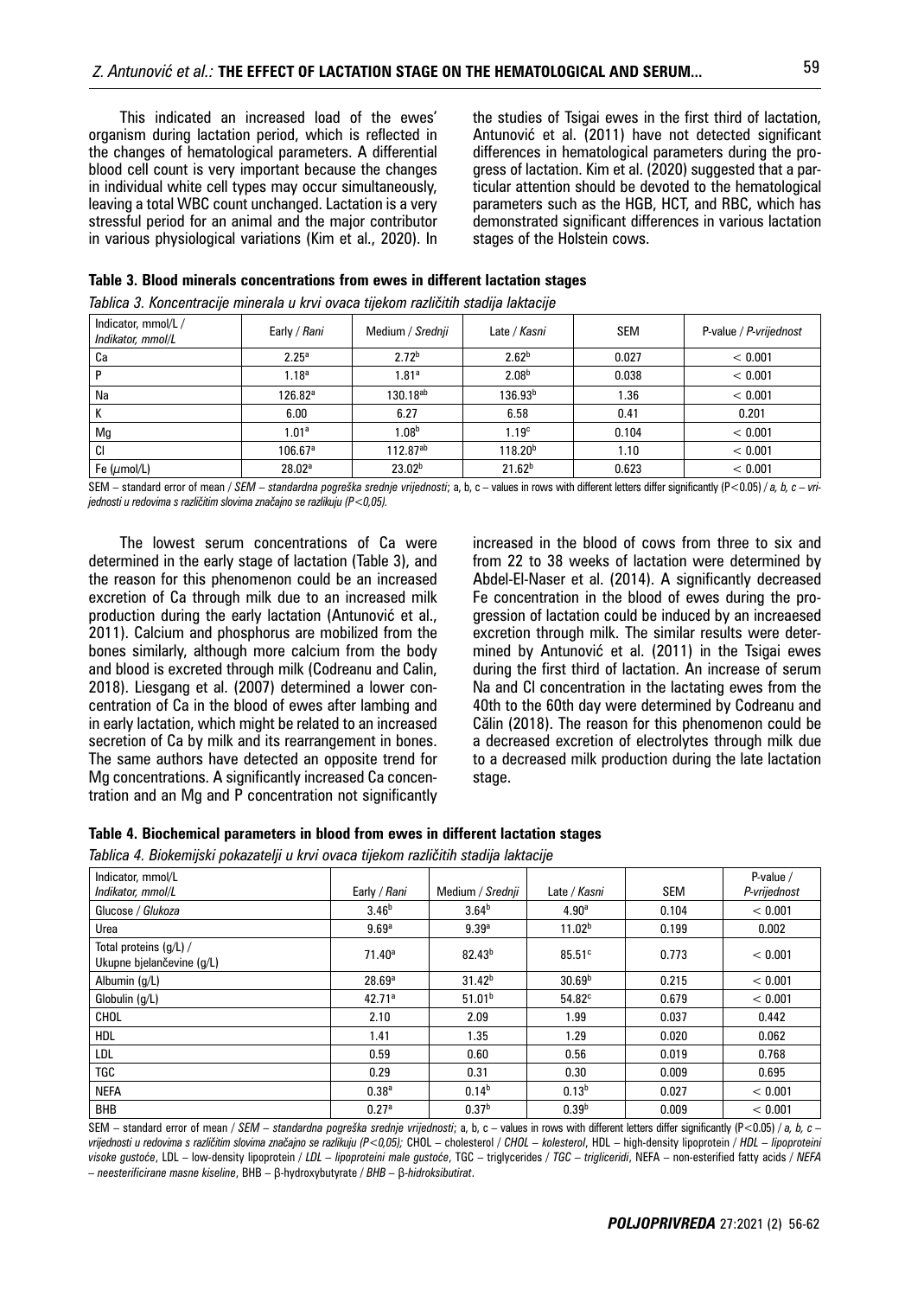The energy status assessment in the examined ewes was performed by the determination of glucose, cholesterol, HDL, LDL, tryglicerides, NEFA and BHB concentrations in blood, while urea, total protein, and albumin concentration, as well as a CK activity, were used as the indicators of ewes' protein supply by feed (Antunović et al., 2017a). Significantly lower concentrations of NEFA and glucose and a higher BHB in blood of early lactating sheep in the present study indicate an energy deficit. In a pronounced negative energy balance, the intensive lipomobilization mostly leads to a decreased extend of gluconeogenesis, followed by hypoglycemia at the beginning of lactation (Doepel et al., 2002). A lowered concentration of glucose in the blood of early lactating dairy cows was determined by Abd-El Naser (2014). After lambing, a decrease in the NEFA and an increase in the BHB concentrations have indicated a negative energy balance when lipomobilization stops (Douglas et al., 2006;). Pesántez-Pacheco et al. (2019) have determined the highest levels of BHB and the smallest levels of NEFA in a postpartum period of high-yielding ewes, which means that these changes had occurred earlier than in the low-yielding ewes. In the present study, a blood NEFA concentration (0.38 mmol/L) in early lactation shows evidence of a high lipomobilization. The increase of NEFA and BHB concentrations in the blood of ewes in early lactation, along with a decreased glucose in blood, could also reflect a low energy intake by the ewes. An increase in both the NEFA and glucose concentrations, along with a decrease in BHB in the blood of ewes during a medium and late stage of lactation, indicate a satisfactory energy supply by sheep at the later stages of lactation. During the dairy cows' medium lactation stage, the serum NEFA concentration were relatively low because an energy balance becomes positive when the cows supply a tissue reserve (Walters et al., 2002). A significant increase of glucose concentration in blood, as well as the total proteins, urea, and triglycerids in the ewes´ blood, affected by a lactation stage, was also determined by Codreanu and Calin (2018).

#### **Table 5. Blood enzymes activities from ewes in different lactation stages**

| Enzyme, U/L /<br>Enzim, U/L | Early / Rani | Medium / Srednji   | Late / Kasni       | SEM    | P-value / P-vrijednost |
|-----------------------------|--------------|--------------------|--------------------|--------|------------------------|
| <b>AST</b>                  | 138.62       | 154.64             | 181.37             | 10.195 | 0.245                  |
| <b>ALT</b>                  | $21.05^a$    | $26.12^{b}$        | 24.22 <sup>b</sup> | 0.531  | < 0.001                |
| <b>ALP</b>                  | 163.54       | 206.34             | 173.92             | 10.810 | 0.225                  |
| GGT                         | 60.16a       | 50.02 <sup>b</sup> | $52.85^{b}$        | 1.457  | < 0.001                |
| СK                          | 278.31       | 181.05             | 119.55             | 25.386 | 0.125                  |
| SOD, U/mL                   | 0.31         | 0.29               | 0.34               | 0.013  | 0.386                  |
| GPx                         | 251.20       | 217.35             | 257.57             | 25.160 | 0.792                  |

*Tablica 5. Aktivnosti enzima u krvi ovaca tijekom različitih stadija laktacije* 

SEM – standard error of mean / *SEM – standardna pogreška srednje vrijednosti*; a, b, c – values in rows with different letters differ significantly (P<0.05) / *a, b, c – vrijednosti u redovima s različitim slovima značajno se razlikuju (P<0,05);* AST – aspartate aminotransferase / *AST – aspartat aminotransferaza*, ALT – alanine aminotransferase / *ALT – alanin aminotransferaza*, ALP – alkaline phosphatase / *ALP – alkalna fosfataza*, GGT – γ-glutamyl transferase / *GGT –* γ-*glutamil transferaza*, CK – creatine kinase / *CK – kreatin kinaza*, SOD – superoxide dismutase / *SOD – superoksid dismutaza*, GPx – glutathione peroxidise / GPx – glutation peroksidaza.

The concentration of urea in the blood of ewes in the medium and late lactation stages have significantly increased, as compared to an early stage. A similar phenomenon was observed by Antunović et al. (2017a) and Roubies et al. (2006), who reported that this could either be due to an increased deamination or due to an increased protein intake. Abdelatif et al. (2009) determined a gradual increase of urea concentration in the lactating ewes along with the lactation, which was possibly due to an increase in the feed intake, related to the higher nutrient demads.

In the present study, the differences between lactation concerning the blood cholesterol and triglycerides were not significant, although a decrease is evident. A similar conclusion was derived by Kim et al. (2020) in the Holstein cows during various lactation stages, suggesting that a particular attention should be devoted to the biochemical parameters and enzyme activity determination in blood, such as the concentrations of urea, glucose, NEFA and BHBA, as well as to the activities of ALT and GGT that have manifested significant differences in various lactation stages. In the present study, the GGT was within the reference values for sheep (15-60 U/L; Kaneko et al., 2008). A significantly higher activity of ALT, as well as a nonsignificant activity of AST in the ewes' blood during the lactation progress, could be related to the quality of diet (pasture). Radkowska and Herbut (2014) found that a high concentration of nitrogen compunds in pasture may influence the nitrogen metabolism in liver, which could be manifested by the higher serum activities of ALT and AST. Roubies et al. (2006) concluded that a more intense liver function of lactating ewes was due to the higher requirements for energy and proteins, necessary for the maintenance and milk production. Similar results with the Merinolandscaft ewes during lactation were found by Antunović et al. (2017a).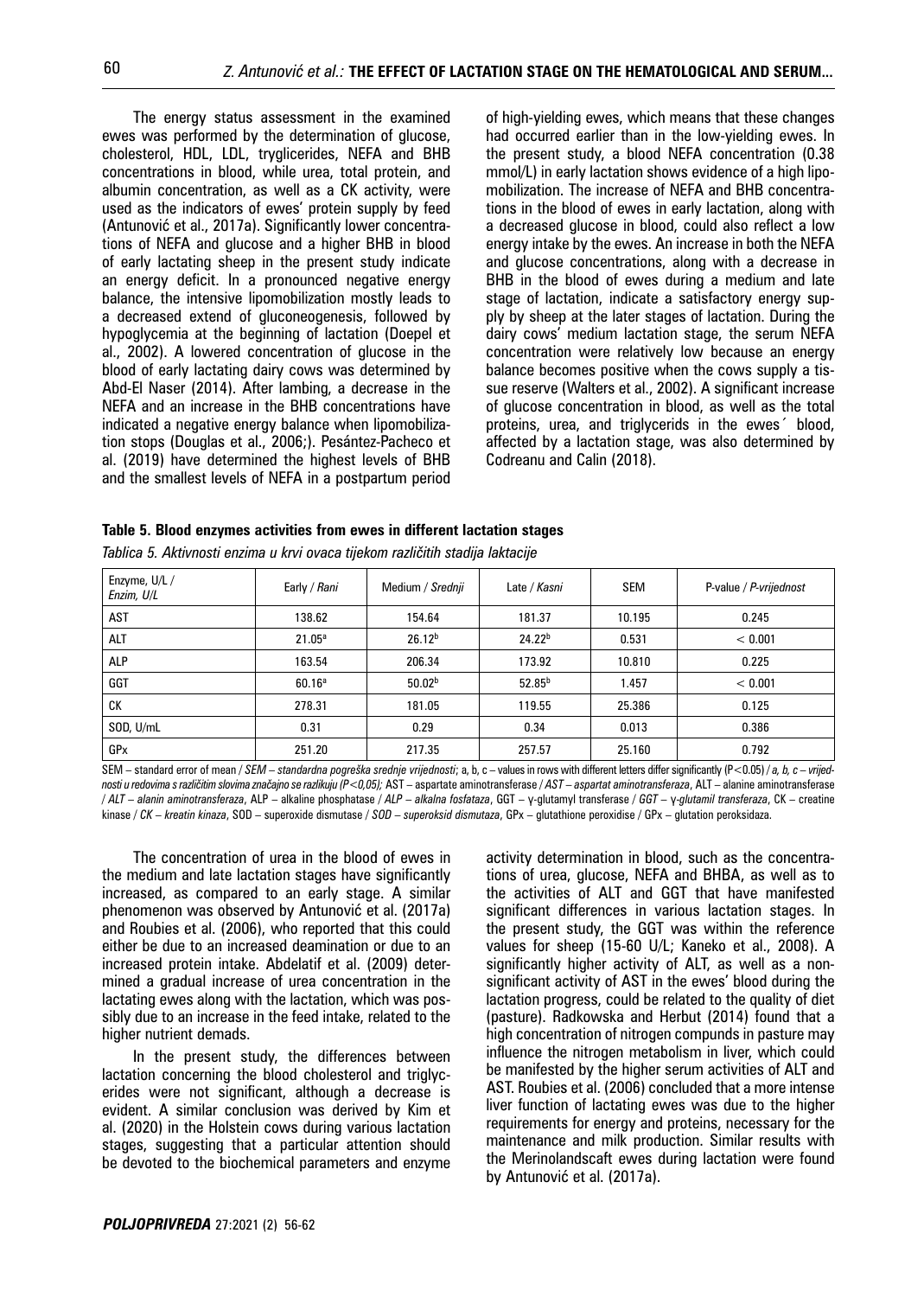#### **CONCLUSION**

In the present study, the differences of the most of hematological and serum biochemicals were determined in the Travnik pramenka ewes during lactation. The effect of the lactation stage needs to be included in the model when preparing the reference values for the blood parameters of the Travnik pramenka ewes, particularly for the RBC profiles, energy, and protein metabolites, as well as for the liver enzymes. The obtained results may be helpful in monitoring the health and nutritional status, as well as in the ewe management improvement.

#### **ACKNOWLEDGEMENTS**

The study was carried out within the Research Team *Innovative Breeding and Technological Processes in Animal Production* (No. 1126) at the Faculty of Agrobiotechnical Sciences Osijek.

#### **REFERENCES**

- 1. Abd-El Naser, E. M., Mohamed, G. A., & Elsayed, H. K. (2014). Effect of lactation stages on some blood serum biochemical parameters and milk composition in dairy cows. *Assiut Vet. Med. J, 60*, 83-88. https://doi.org/10.21608/avmj.2014.170968
- 2. Abdelatif, A. M., El-Nageeb, M. E., Makawi, S. E. A., & Fadlalla, A. M. (2009). Blood constituents in cycling, gestating and lactating desert ewes (*Ovis aries*) in relation to dietary supplementation. *Global Veterinaria*, 3(3), 248-259.
- 3. Al-Hassan, M. J. (2018). Metabolic Profiles of Healthy Pre-and Post-Partum Aardi Goats (*Capra hircus*) and Kids in Saudi Arabia. *Pakistan Veterinary Journal*, 38(4), 424-428.

https://doi.org/10.29261/pakvetj/2018.080

- 4. Antunović, Z., Novoselec, J., Šperanda, M., Vegara, M., Pavić, V., Mioč, B., & Djidara, M. (2011). Changes in biochemical and hematological parameters and metabolic hormones in Tsigai ewes blood in the first third of lactation. *Archives Animal Breeding, 54*(5), 535-545. https://doi.org/10.5194/aab-54-535-2011
- 5. Antunović, Z., Novoselec, J., Klir, Ž., & Đidara, M. (2013). Hematological parameters in the Alpine goats during lactation. *Poljoprivreda, 19*(2), 40-43.
- 6. Antunović, Z., Novoselec, J., Šperanda, M., Steiner, Z., Ćavar, S., Pavlović, N., Valek Lendić, K., Mioč, B., Paćinovski, N., & Klir, Ž. (2017a). Monitoring of blood metabolic profile and milk quality of ewes during lactation in organic farming. *Mljekarstvo/Dairy, 67*(4).
- 7. Antunović, Z., Novoselec, J., & Klir, Ž. (2017b). Hematological parameters in ewes during lactation in organic farming. *Poljoprivreda, 23*(2), 46-52.
- 8. AOAC (2006). Official methods of analysis of AOAC International. Association of Analytical Communities, Arlington, Virginia, USA.
- 9. Caroprese, M., Albenzio, M., Bruno, A., Annicchiarico, G., Marino, R., & Sevi, A. (2012). Effects of shade and flaxseed supplementation on the welfare of lactating

ewes under high ambient temperatures. Small Ruminant Research, 102(2-3), 177-185.

- 10. Codreanu, I., & Calin, S. (2018). Investigations regarding the influence of the physiological status on some electrolytic, enzymatic and biochemical blood parameters in ewes. *Revista Romana de Medicina Veterinara, 28*(4), 5-13.
- 11. DLG (1993). Futterwerttabellen für wiederkäuer, 6 Auflage, Frankfurt am Main.
- 12. Doepel, L., Lapierre, H., & Kennelly, J. J. (2002). Peripartum performance and metabolism of dairy cows in response to prepartum energy and protein intake. *Journal of Dairy Science, 85*(9), 2315-2334.
- 13. Douglas, G. N., Overton, T. R., Bateman II, H. G., Dann, H. M., & Drackley, J. K. (2006). Prepartal plane of nutrition, regardless of dietary energy source, affects periparturient metabolism and dry matter intake in Holstein cows. *Journal of Dairy Science, 89*(6), 2141-2157. https://doi.org/10.3168/jds.S0022-0302(06)72285-8
- 14. Hrković Porobija, A., Vegara, M., Hodžić, A., Pašić-Juhas, E., Softić, A., Ohran, H. (2019). The Influence of Geographic Area on Blood Parameters of Pramenka Sheep in the Area of Bosnia and Herzegovina. *Turkish Journal of Veterinary Research, 3*(1), 1-8.
- 15. Kaneko, J. J., Harvey, J. W., and Bruss, M. L. (2008). Clinical Biochemistry of Domestic Animals. 6th ed. Elsevier/Academic Press, Amsterdam. pp. 931.
- 16. Kim, S. B., Jung, S. H., Do, Y. J., Jung, Y. H., Choe, C., Ha, S., Jeong, H. Y., Cho, A., Oh, S., Kim, E., Yoo, Y. G., & Kim, S. (2020). Haemato-chemical and immune variations in Holstein cows at different stages of lactation, parity, and age. *Veterinární medicína, 65*(3), 95-103. https://doi.org/10.17221/110/2019-VETMED
- 17. Kramer, J. W. (2000). Normal hematology of cattle, sheep and goats. *Schalm's veterinary hematology, 5*, 1075-1084. LeBlanc, S. (2010). Monitoring metabolic health of dairy cattle in the transition period. Journal of *Reproduction and Development, 56*(S), S29-S35. https://doi.org/10.1262/jrd.1056S29
- 18. Liesegang, A., Risteli, J., & Wanner, M. (2007). Bone metabolism of milk goats and sheep during second pregnancy and lactation in comparison to first lactation. *Journal of animal physiology and animal nutrition, 91*(5- 6), 217-225. https://doi.org/10.1111/j.1439-0396.2007.00695.x
- 19. Nazifi, S., Saeb, M., & Ghavami, S. M. (2002). Serum lipid profile in iranian fat-tailed sheep in late pregnancy, at parturition and during the post-parturition period. *Journal of Veterinary Medicine Series A, 49*(1), 9-12. https://doi.org/10.1046/j.1439-0442.2002.00405.x
- 20. Novoselec, J., Gregurinčić, I., Klir, Ž., Mioč, B., Širić, I., Držaić, V., & Antunović, Z. (2020). The estimation of body weight from body measurements of Travnik Pramenka sheep in the area of Bilogora, Croatia. *Journal of Central European Agriculture*, *21*(2), 207-214. https://doi.org/10.5513/JCEA01/21.2.2667
- 21. Nozad, S., Ramin, A. G., Moghaddam, G., Asri-Rezaei, S., & Kalantary, L. (2014). Monthly evaluation of blood hematological, biochemical, mineral, and enzyme